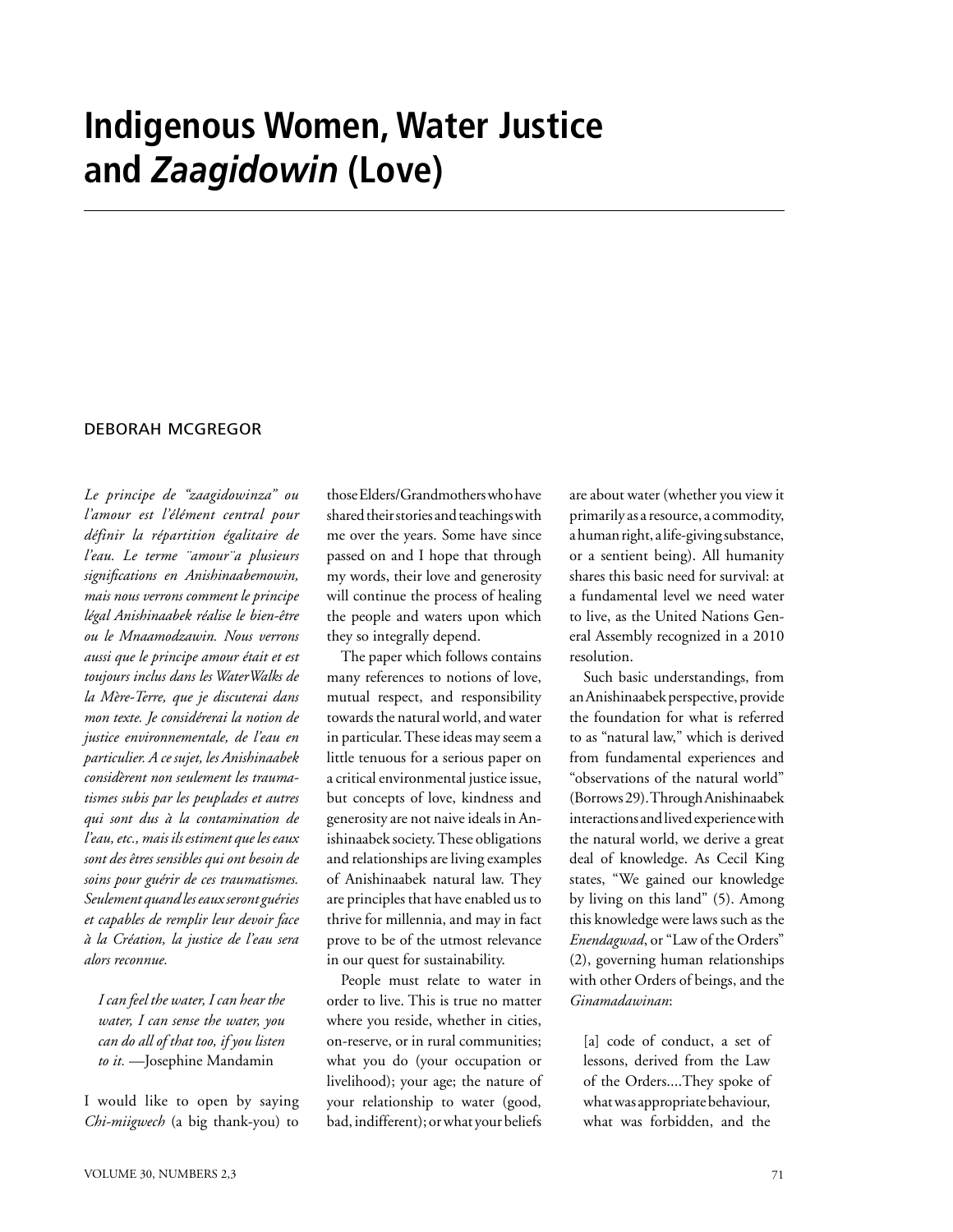responsibility ensuing from each. These laws pertained to the relationships among human beings as well as the awesome responsibilities of co-existence with members of the other orders. (5)

*Enendagwad* and *Ginamadawinan* form the foundation of the way that we conduct ourselves and relate to other beings in Creation. Properly understanding and enacting such natural law requires vast knowledge of the environment and how it functions in ensuring survival for all of Creation. In this sense, natural laws are not created by people; rather, they are derived from nature and they apply to all of Creation. Indigenous legal traditions, in part, build upon natural law (Borrows 28). In this way, the Anishinaabek have developed laws, protocols and practices over time to ensure that relationships with water remained in balance, and that life continues. Establishing and maintaining healthy relationships with Creation has thus been a pre-occupation of Indigenous peoples since time immemorial (LaValley 19).

The United Nations (un) is catching up to the Anishinaabek. In response to increasing recognition of water scarcity, the United Nations General Assembly (unga) in 2010 adopted Resolution 64/292: *Human Right to Water and Sanitation,* which is intended to guarantee that water and sanitation are available, accessible, safe, and affordable for all people, without discrimination. More than just within the unga, political, economic, legal and technical debates around water continue to dominate global environmental discourse (see, for example, Davidson-Harden et al.). Nonetheless, water justice remains elusive for many. The water crisis in Canada, for example, reveals that many of those issues identified in international fora are of significant

concern for people in this country, and that Indigenous peoples are particularly vulnerable.<sup>1</sup>

In this paper, I describe how water justice, as understood by the Anishinaabek, can be achieved by considering the concept of *zaagidowin* (or "love") as central to achieving water justice. The term "love" has multiple meanings in Anishinaabemowin, as Niigonwedom James Sinclair discusses, but in this paper we will see that it can be understood as an Anishinaabek legal principle for achieving well-being, or *Mnaamodzawin*. We will also see that this principle of love was and is being enacted and embodied through the Mother Earth Water Walks (meww)*.* I will also consider the notion of environmental justice, and water justice in particular. Water justice, in Anishinaabek understanding, considers not only the trauma experienced by people and other life due to water contamination, etc., but values the waters themselves as sentient beings in need of healing from historical traumas. Only when the waters are well and able to fulfil their duties to all of Creation is water justice achieved. We begin with a brief discussion of the historical trauma that the waters, and the peoples relying on the waters, have undergone, and from which they must recover.

#### **Water Injustice: Historical Trauma**

The dominant discourse on water, including the water justice movement, continues to view *nibi* (water) primarily as a resource. The water justice movement is for the most part ocused on developing viable alternatives to increased commercialization, commodification and privatization of waters. Understanding the nature of water remains problematic, but is generally limited to "competing definitions of water as either a fundamen-

tal human right or a commodity to be bought and sold" (Davidson-Harden et al. 3). Anishinaabe worldview, as expressed through undertakings such as the Mother Earth Water Walks, transcends this binary conception of water and expands notions of justice to include responsibilities to non-human entities and the waters.2 In November 2014, Katrina Walters, of the Choctaw Nation, delivered a profoundly thoughtful lecture at the International Indigenous Research Conference in Aukland, New Zealand. In her keynote address, "Transcending Historical Trauma with Loving Responsibility," she made explicit reference to *love* as a critical principle for ensuring the well-being of future generations. Water, she stated, offers an ideal example of how we (as Indigenous peoples) are connected to our ancestors and future generations at the same place and moment in time. *Water transcends time and space*. In some respects, the waters we interact with in the present are the same waters our ancestors experienced, and the same ones that may be experienced by future generations in turn, should we take care of the waters sufficiently to ensure their (and our) future viability. This understanding holds us, as the current generation, highly accountable, and obliges us to ensure that our grandchildren, great grandchildren, and so on, can engage with the waters as we have.

Water connects generations over time, and can do so in both healing and destructive ways, depending on how the various generations interact with it. Walters explained that the waters we interact with today have experienced historical traumas, just as we have as Indigenous peoples, to the point where the waters are no longer able to fulfil their duties. Myself, I do not know the waters of the Great Lakes in the same way my ancestors did. Indeed, my own children are not able to relate to the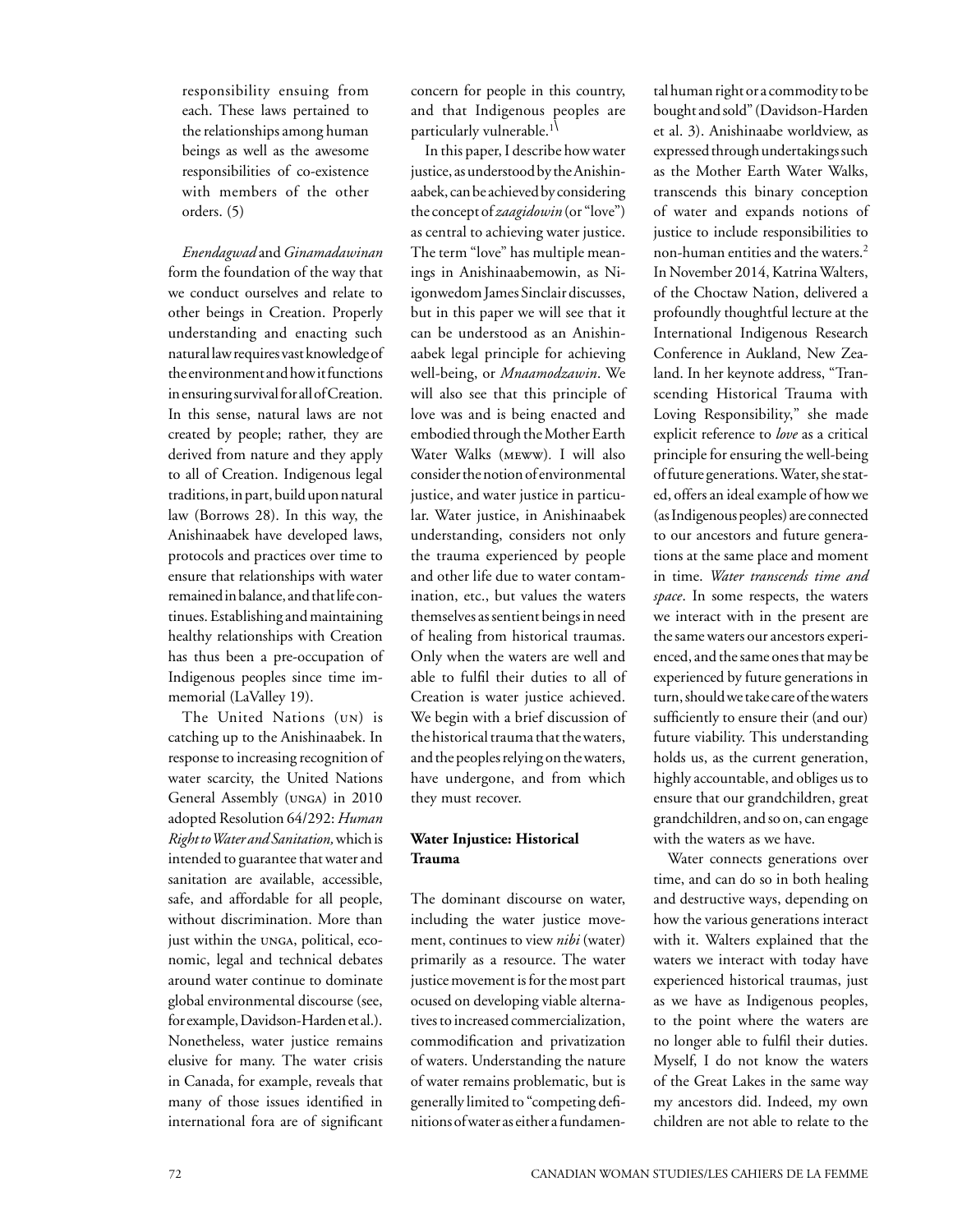waters the same way I did growing up. As a child, I grew up being able to drink the water from the bay in front of my home. In my lifetime the water quality in this bay, while still considered quite clean in most respects, has deteriorated to the point where my family can no longer safely drink it without effectively filtering or otherwise treating it. My ancestors

Phare, or Davidson-Harden et al.). As an Anishinaabe-kwe, I learned from many Elders how the actions of people have disrupted the ability of the waters to fulfil their responsibilities around giving and supporting life. I understood how these actions also constitute injustice to the waters and that balance and reciprocity with them needs to be restored.<sup>3</sup>

As Indigenous peoples, we can work toward healing through *loving*  responsibility; through caring for ourselves, our communities and the Earth (waters, forests, animals, etc.). It is not enough to heal ourselves; we are obligated to heal with the Earth to fully recover from historical trauma and reclaim *well-being*. Power enables us to take up our responsibilities with

*Water transcends time and space***. In some respects, the waters we interact with in the present are the same waters our ancestors experienced, and the same ones that may be experienced by future generations in turn, should we take care of the waters sufficiently to ensure their (and our) future viability.**

were able to fish from the lakes and not worry about contamination, but as I was growing up, fish advisories were (and still are) common, especially for women of childbearing age.

The distress that waters experience is well documented, although it is not generally expressed as trauma. Understanding water as having experienced historical trauma requires a different approach to restoration and healing, including recognition of the waters as sentient. It certainly involves recognizing that water injustice has had devastating impacts on the well-being of many Indigenous communities in Canada, with Grassy Narrows, Kashechewan, and Aamjiwnaang serving as infamous examples. Okay to leave out reference, then, issues are well known enough. (Dhillon and Young).

Not only has our own relationship to water been disrupted through displacement, relocation, and alienation, but the waters, too, have experienced alienation through these same processes. Indeed, many scholars have documented the negative impacts of human activities on water, and how this in turn causes people to be negatively affected (see, for example,

#### **Healing Principles: Power, Love and Vision**

Addressing the historical traumas of the waters via existing and proposed political, legal, and technical "fixes" is not likely to restore balance, achieve justice or facilitate healing. For example, the Government of Canada's response to the First Nation water crisis, the *Safe Drinking Water for First Nations Act* (2013), does not address historical trauma in water. The Act may in fact cause more trauma to occur. How, then, do we restore balance in our relationships with water, when the waters remain traumatized?

Healing from historical trauma can occur through power, love and vision, and these concepts apply to waters as well people. This is the approach that was taken by Katrina Walters in her community-healing journey that traced the path of her ancestors along the Trail of Tears, their forced relocation. Acknowledging the historical trauma of her ancestors and the Earth offered people the power to heal. To exercise such power means permission is not required to heal ourselves or the earth.

care and love. Loving responsibilities and obligations flow from natural laws and thus are not mandated by governments through legislation, policies, funding or programs. Instead, knowing our responsibilities gives us power to act.

*Vision* for the future directly links us to both our ancestors and our descendents: What was the vision of our ancestors? Our ancestors had agency; they made choices despite the larger political, economic and military forces at play, and their decisions were based on ensuring the *well-being* of future generations (King 256 ). Our ancestors made important decisions, including treaty decisions, based on *loving responsibility* to future generations. In a documentary for the CBC radio programme *Ideas*, Anishinaabe legal scholar John Borrows argues that love was "almost always present even in the face of sharp disagreement in referring to historic treaties.". How will we, as the current generations, make decisions? How will we enact our loving responsibilities to future generations? How will we ensure our descendents live well?

The Anishinaabek have always been water people (Nelson 217).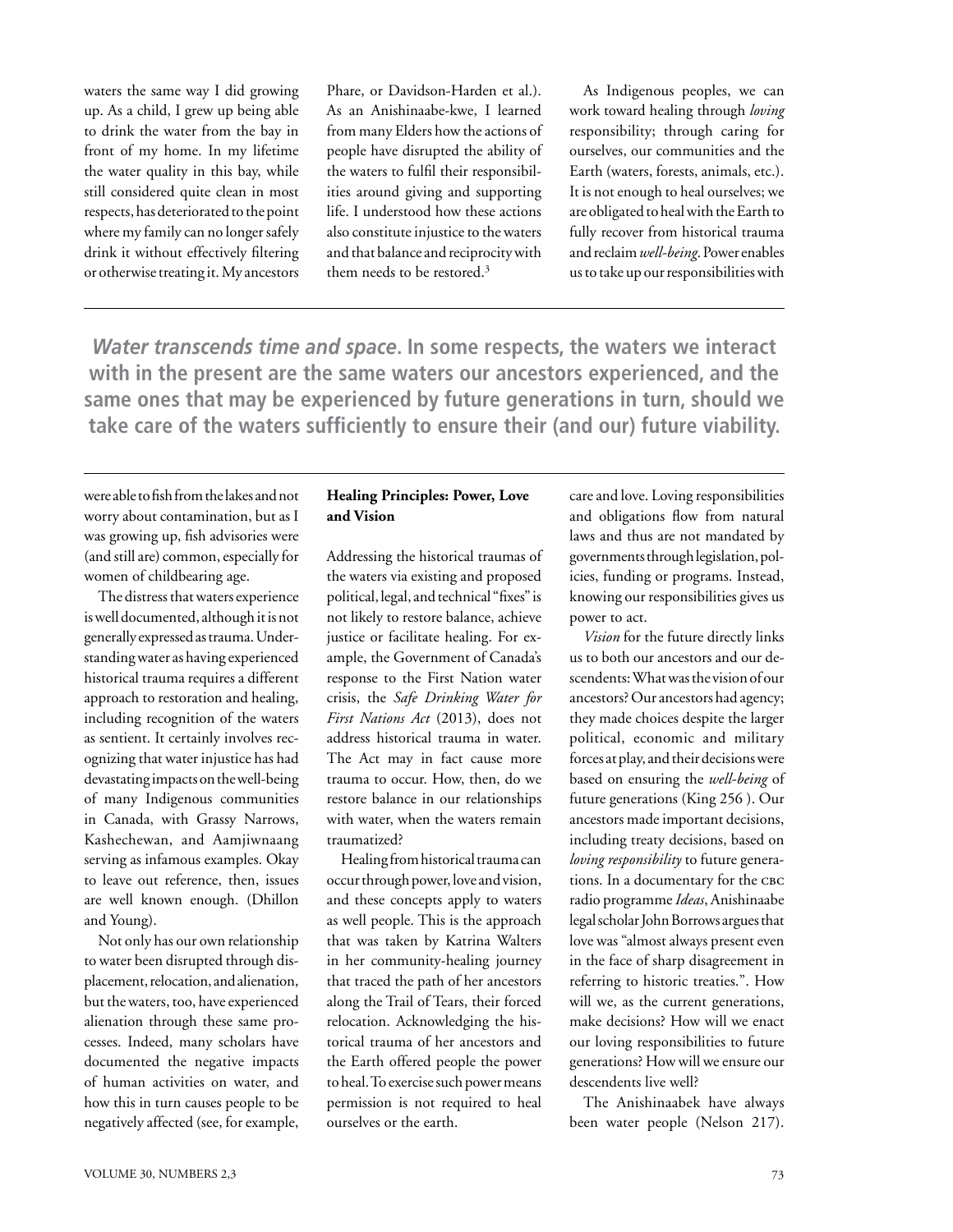Historical trauma to the peoples and environment has been recognized in Anishinaabek communities. Anishinaabe writer Lawrence Gross described the results of such ecological destruction as "postapocalypse stress syndrome" (qtd. in Miner 328). How do we recover from this trauma? How do we go about achieving justice for the waters in light of it?

#### **Loving Responsibilities and Enacting Anishinaabek Law**

*I go on my knees and I take the water in my hands, and I wash it over my face. When I did that for the first time with Lake Superior water, that water really spoke to me. It's almost like being in love for the first time. I felt a great deal of love for the water. That feeling of being in love with water is cemented in my being.*

—Josephine Mandamin

The Mother Earth Water Walks (mewws) were initiated in 2003 by Anishinaabe women, led by Grandmother Josephine Mandamin. The aim was to raise awareness of the sacred connection between people, especially women, and the waters. This action was taken in response to the decades and even centuries of rising pollution levels in the Great Lakes and elsewhere, and the increasing need for people everywhere to take action to protect the waters by renewing their responsibilities towards them. In order to achieve this, the group established a goal of walking the perimeter of each of the Great Lakes, covering one lake each spring.

The ideology behind the mewws remains distinct from the dominant political discourse, even within the Indigenous arena. The mewws relied on a different epistemic foundation and were not motivated by a political agenda, but sought to re-establish reciprocal relationships with the waters

through healing journeys (Anderson et al. 16). The Walks were born out of *love* for the waters (Mandamin 21). They were a call to consciousness by current generations, a call to enact obligations to ensure that future generations would know the waters as healthy living entities. The Walks were grounded in enacting Anishinaabekwe responsibilities to care for and speak for water. There is now a grassroots "water walk movement," which has since been taken up by women of many nations.

These Walks were not the first time Anishinabek had traversed the waters of the Great Lakes (Nelson 217). As Cecil King indicates, there is a long, pre-contact history of Anishinaabek on and around the waters of the Great Lakes (1). The Mother Earth Water Walks were not inspired by a simple or narrow political agenda, but by respecting Anishinaabek natural law and reawakening peoples' understanding of the requirements for maintaining harmonious and reciprocal relationships among beings*.* Natural law is always present, and must be remembered and enacted for healthy human relationships with other beings to continue. The mewws were undertaken for the peoples, for the waters and for everything that depends on water to live. From an Anishinaabe perspective, there is a clear need to re-affirm our understanding of natural law in order to ensure the continued existence of all of Creation.

The intention of the mewws was to honour, respect, and heal waters,—the very same values that have motivated our ancestors since time immemorial. The mewws represent a living enactment of natural law, an expression of the original instructions, as relevant today as they were to our ancestors centuries ago, long before encounters with the newcomers. In that sense, the Water Walks movement is ancient, much the like the waters, connecting the past, present and future. Josephine Mandamin, in "walking the talk," has inspired a grassroots movement that will continue to grow as Ansihinaabek continue to "pick up their bundles" (14).

The mewws have not been taken up by Indigenous and non-Indigenous media in the same way as other recent movements such as Idle No More. However, the lack of political commentary and social media attention does not mean the mewws are any less important a movement. To date, the meww have had little impact on broader public policy debates or negotiations; they were, for example, completely ignored as part of the consultation and development of the *First Nations Drinking Water Act* (2013) and associated policies.

Josephine Mandamin continues to devote a considerable amount of time to mentoring and assisting others as they initiate activities such as the Migration Water Walk, planned for 2015, to re-trace the original migration from the east. Mandamin's involvement in canoe-making and canoe journeys serves as an innovative extension of the work of the Water Walks movement. A canoe journey requires spending time *on* the waters, thus strengthening and building upon the relationships gained by walking around them. Mandamin's participation in the 2012 Coast Salish Tribal Canoe Journey with youth activist Sylvia Plain of the Aamjiwaang First Nation, enacted Anishinaabek diplomacy by engaging in nation-to-nation relations with over 100 different canoe families from various Indigenous nations around the world (McGregor and Plain 2014: 97).

The mewws have grown to the point where the success of the movement is not reliant on one person or organization. Many women have taken up the role of speaking and caring for water, thus renewing their traditional responsibilities: the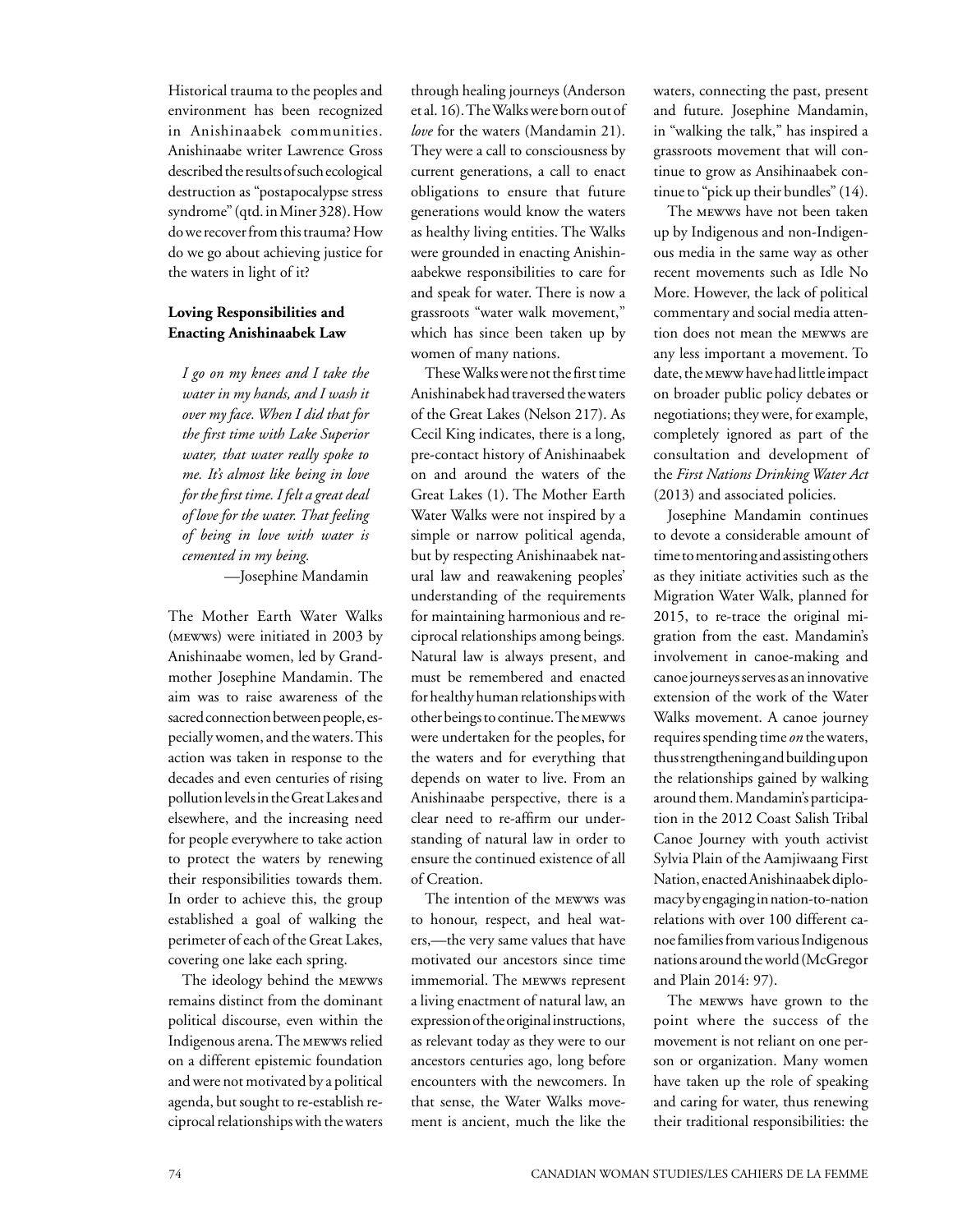Anishinaabe Kweag's defence of the Alliston Aquifer is one such example (Monague 21). In another example, Anishinabe-kwe activist Lynzii Taibassigai of the M'Chigeeng First Nation organized community water walks and environmental youth camps and founded the *Love Shkakmi-kwe Project* (Love Mother Earth Project). Although some water-relatreferred to as the "Seven Grandfathers teaching," have been applied in numerous contexts, particularly health and education. *Zaagidowin* as a concept is generally missing in political and public policy discourse (Borrows 2014), yet it is not usual to refer to love as an important guiding principle in Anishinaabek political, legal and treaty discussions. "Love

racism, colonialism, the expression of *Zaagidowin* in our relations with others becomes increasing difficult, yet it is a guiding principle for how to conduct ourselves in a "good" way. However, love is a powerful force in Anishinaabe creation and re-creation stories. For example, in the Anishinabe re-creation story, Muskrat is willing to sacrifice his life

**By literally walking around each lake, Grandmother Mandamin and the water walkers retrace the steps of the ancestors to reclaim the ancestors' vision of** *Mnaamodzawin.* **Enacting** *Mnaamodzawin* **involves establishing loving and personal relationships with the waters:** *coming to know* **them.**

ed activism of Indigenous women, such as the Aki Kwe in Bkejwanong Territory, began prior to the establishment of the Water Walks many youth water activists credit Grandmother Josephine as their inspiration. Through sharing her stories, Grandmother Mandamin shares traditional knowledge regarding taking care of water and enriches our understanding of the relationships involved.

#### *Mnaamodzawin***: Being Our Ancestors' Sons and Daughters**

The spirit and intent of the mother Earth walks legacy continues and has awakened many youth to their inherent rights and responsibilities to attain the Anishinaabek ideal of *Mnaamodzawin,*<sup>4</sup> or the total state of being well (Manitowabi and Maar 117). *Mnaamodzawin* involves living on respectful and reciprocal terms with all of Creation on multiple planes (spiritual, intellectual, emotional and physical) and scales (family, clan, nation, universe). *Mnaamodzawin* is guided by the seven original teachings: love, honesty, respect, truth, bravery, wisdom and humility (Bell 93). The original teachings, often

is the capacity for caring and desire for harmony and well-being in interpersonal relationships and with the environment" (Bell 94). *Zaagidowin*, like water, transcends time and space; it links us inexplicably to our ancestors and future generations.

For example, Anishinaabek communities in the Manitoulin area have developed their own set of ethical research guidelines based on the principles of the Seven Grandfathers teaching, and interpreted love in a research context as thinking of the well-being of future generations. In this project, ethical research was guided by our ancestors and our descendants: the guidelines ask "Is the obtained information shared in a way that will benefit the future 7th generation? Does it reflect our love for the future generation and their survival?" (Noojimamowin Teg 10). Love is not an easy concept to embrace in the face of the violence and environmental degradation that many Indigenous peoples face every day. Anishinaabe scholar Niigaanwewidam James Sinclair observes that love "may be the greatest Anishinaabeg face in the coming years" (96). In the face of continued oppression, violence,

to bring a morsel of soil to surface for Sky-Woman. Muskrat is motivated by love for Creation and compassion for Sky-Woman in making his decision. Love continues to guide our vision, our future.

By literally walking around each lake, Grandmother Mandamin and the water walkers retrace the steps of the ancestors to reclaim the ancestors' vision of *Mnaamodzawin*. Enacting *Mnaamodzawin* involves establishing loving and personal relationships with the waters: *coming to know* them. By participating in a meww, in experiencing the hardships of the journey, it is possible to face and overcome challenges, and to feel the presence of the ancestors. The journey is one of mutual recognition: just as the waters become known to the walkers, the waters come to know the walkers—a connection is forged. Moreover, the obligations to attain *Mnaamodzawin*  are *mutual.* The waters encountered on the journeys are recognized as living entities imbued with both the power to heal and the need to be healed. Grandmother Mandamin speaks of how waters are often in need of prayer, song, meditation and ceremonies (21). In retracing the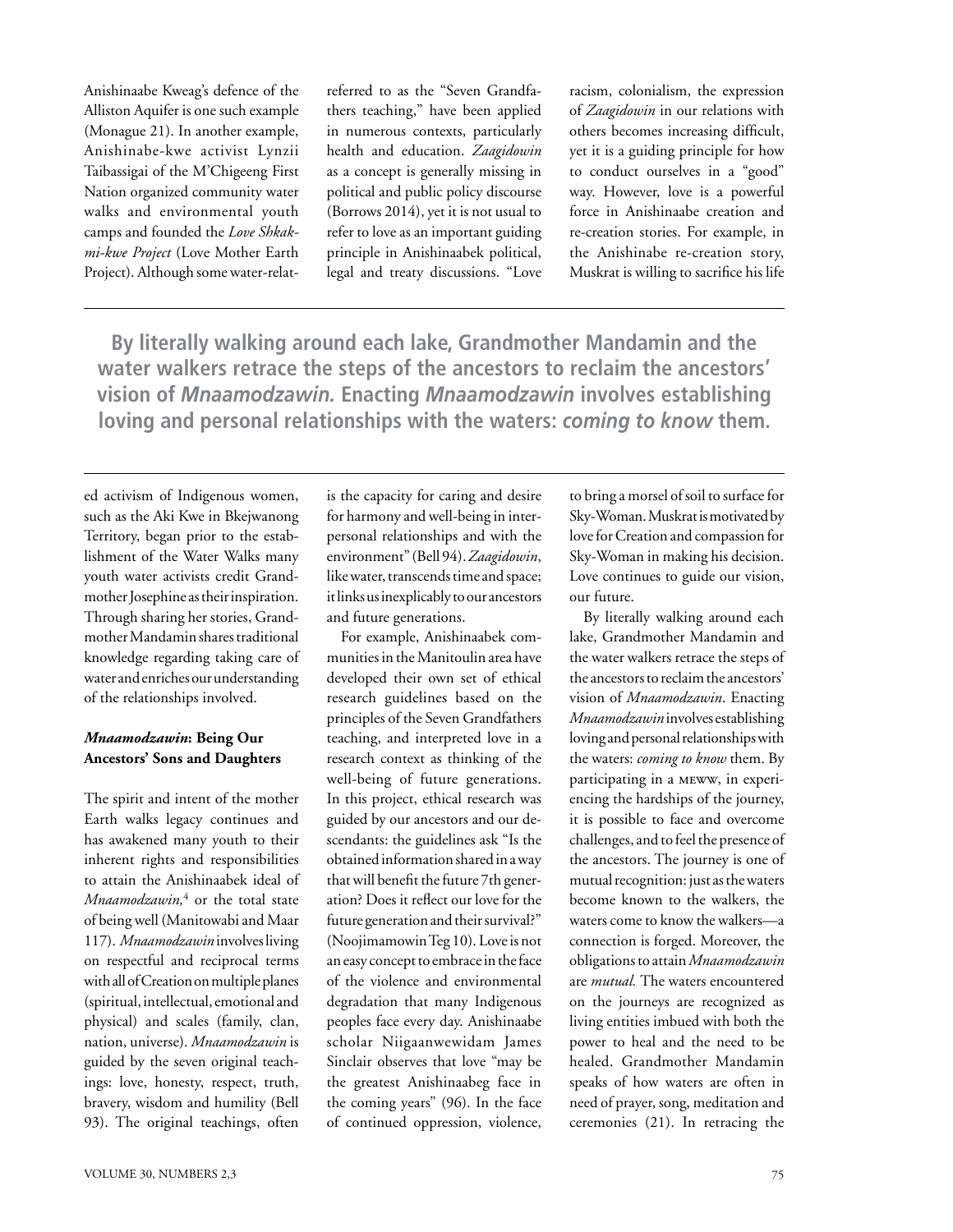path of the ancestors, as the meww walkers do, we create a future for our descendants based on love.

#### **Conclusion: Achieving Water Justice**

*Knowing that you love the earth changes you, activates you to defend and protect and celebrate. But when you feel that the earth loves you in return, that feeling transforms the relationship from a one-way street into a sacred bond*. —Robin Kimmerer

The meww movement offers a profoundly different way of understanding water's relationship to humanity than mainstream discourse offers. The water walkers are able to listen to the stories told by the waters, both good and bad. The waters are witness to our history and remember times long before contact. The responsibility we have to re-establish our relationships with the waters is based on love. Our love for the waters will help the waters recover from historical trauma, and in turn, the waters will hopefully love us and assist us in recovering from our own traumas. Lovingly enacted responsibilities, as undertaken by the water walkers, will assist in the restoration of appropriate co-healing relationships with water.

Water justice will be achieved when *Mnaamodzawin* is realized, not only for people, but for the waters as well*.*  The work of the meww movement extends the current conception of water justice to include the well-being of the waters, not just for the sake of humanity, but for all of Creation. Anishinaabe scientist Robin Kimmerer observes that there is much that we humans cannot control, especially when confronted with such rapid environmental changes as those due to human-induced climate change, but "…what we are in control of is our relationship to the earth.... Here

is where our most challenging and rewarding work lies, in restoring a relationship of respect, responsibility and reciprocity. And love" (336).

How, then, do we renew the covenant between people and the waters? Josephine Mandamin suggests fostering healing relationships with the waters by changing our mindset from one of *taking* to one of *giving*. In the Anishinaabek tradition, this means also learning from the teachings of Windigo, a cannibalistic being that simply consumes and destroys. From Windigo, we learn that greed and obsessive consumption are destructive. "For the Anishinaabek today, windigos come in different forms, even today. There are other harmful forms of cannibaslitic consumption that destroys land and people" (Kimmerer 84). We can choose the path of the windigo or the path of *Mnaamodzawin.* We can choose a path of "taking," or one of "giving".

Humanity is the recipient of the generosity of the Earth, and in turn, we must share and give something of ourselves back to the Earth, including the waters. Inherent in Anishinaabek ways of life are ways of engaging in reciprocity with other beings, such as ceremonies, prayers, and fasting. Mandamin urges us to …"go and sit on her [Earth's] lap and be without food and water for four days, seven days, however long you are able" (21). When we fast, we do not take from the Earth. For Anishinaabe at least, returning to some of these traditional practices may be helpful in re-establishing an appropriate approach for achieving *Mnaamodzawin*, and in the process healing the Earth. The importance of these views was underlined by Elder Robin Green, whose explanation of Anishinaabek concepts of sustainability will always remain with me: understanding these concepts must begin with asking ourselves the question every day, "What is our gift to the Earth going to be?"

Robin Greene has passed away, but I write about his ideas in two works. McGregor (2004: 76) and (2013: 86).

*Deborah McGregor joined York University's Osgoode Hall law faculty in 2015 as a cross-appointee with the Faculty of Environmental Studies. She currently holds the Canada Research Chair in Indigenous Environmental Justice. Professor McGregor's research has focused on Indigenous knowledge systems and their various applications in diverse contexts including water and environmental governance, environmental justice, forest policy and management, and sustainable development. Her research has been published in a variety of national and international journals and she has delivered numerous public and academic presentations relating to Indigenous knowledge systems, governance and sustainability.* 

1 For further discussion see, for example, McGregor 2012; Swain et al.; and Walken.

2 The understanding of water as expressed through the Anishinaabek, Muskegowuk & Onkwehonwe Water Declaration includes, but it not limited to: rain waters, waterfalls, rivers, streams, creeks, lakes, mountain springs, swamp springs, bedrock water veins, oceans, icebergs, snow, and the seas (coo).

<sup>3</sup>I discuss this understanding in my 2009 article "Honouring Our Relations."

<sup>4</sup>*Mnaamodzawin*, *Bimaadiziwin*, *Minobimasawin*, and *Pimadaziwin* are all Anishinaabemowin language variations of the concept of the art of living well (see Bell; King; LaDuke)

#### **References**

Anderson, Kim, Barbara Clow, and Margaret Haworth-Brockman. "Carriers of Water: Aboriginal Women's Experiences, Relationships, and Reflections."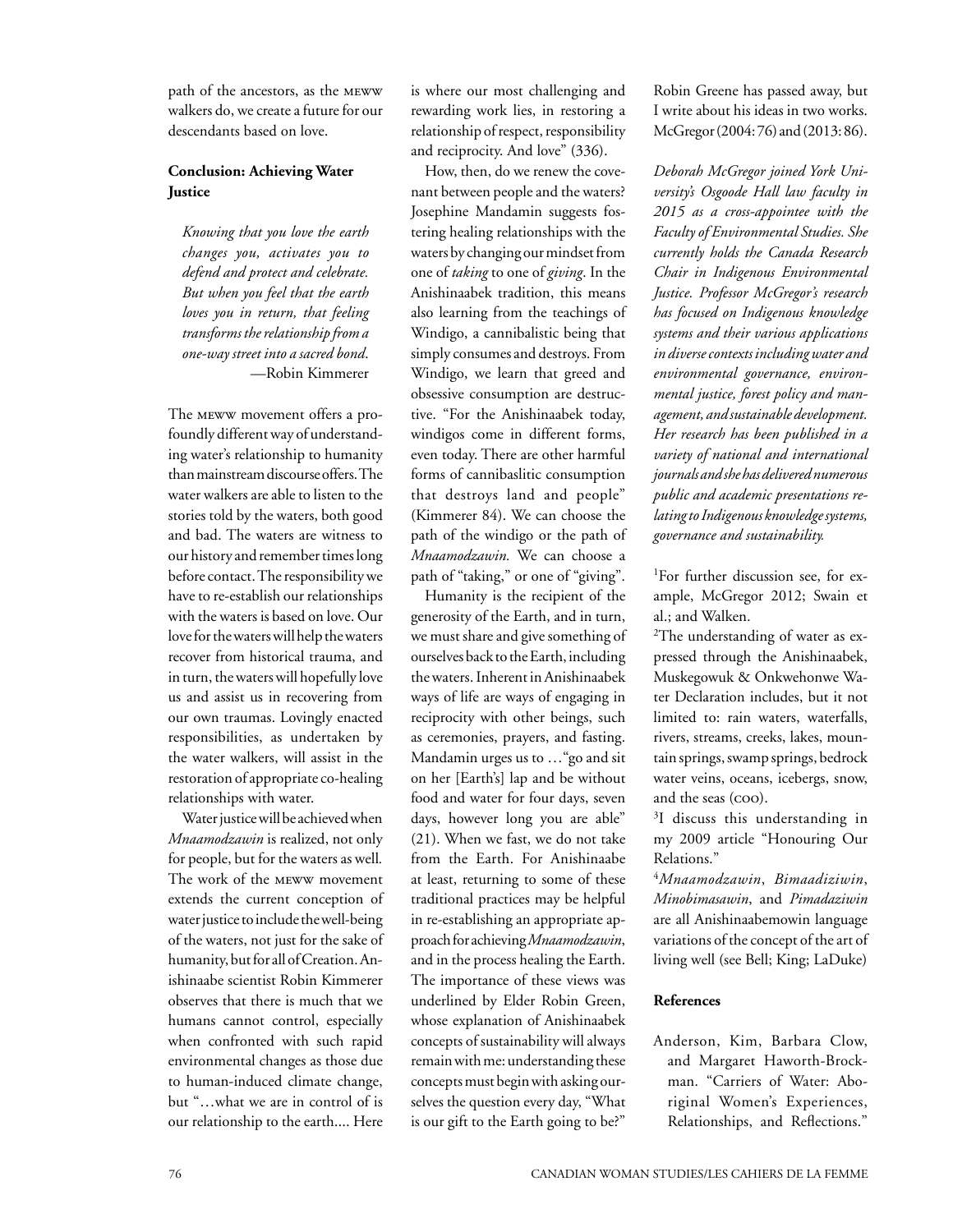*Journal of Cleaner Production* 60 (2013): 11-17. Print.

- Bell, Nicole. "*Anishinaabe Bimaadiziwin*: Living Spiritually with Respect, Relationships, Reciprocity, and Responsibility." *Contemporary Studies in Environmental and Indigenous Pedagogies.* Ed. A. Kulnieks, D. R. Longboat, and K. Young. SensePublishers, 2013. 89-107. Print.
- Borrows, John. "Fragile Freedoms— First Nations and Human Rights". Ideas. CBC Radio 5 March 2014. Web.
- Borrows, John. *Canada's Indigenous Constitution.* Toronto: University of Toronto Press, 2010. Print.
- Chiefs of Ontario (coo). "Water Declaration of Anishinaabek, Mushkegowuk and Onkwehonwe in Ontario." Toronto: Chiefs of Ontario, 2008. PDF.
- Clarkson, Linda, Vern Morrissette, and Gabriel Regallet. *Our Responsibility To The Seventh Ge-neration: Indigenous peoples and Sustainable Development*. Winnipeg: International Inst. for Sustainable Development, 1992. Print.
- Davidson-Harden, Adam, Anil Naidoo, and Andi Harden. "The Geopolitics of the Water Justice Movement." *Peace, Conflict and Development* 11.11 (2007): 1-34. Accessed February 7, 2015. Web.
- Dhillon, Christina and Michael G Young. "Environmental Racism and First Nations: A Call for Socially Just Public Policy Development. *Canadian Journal of Humanities and Social Science*. 1.1 (2010): 25-39. Web.
- Doerfler, Jill, Niigaanwewidam James Sinclair, and Heidi Kiiwetinepinesiik Stark, eds. *Centering Anishinaabeg Studies: Understanding the World Through Stories*. East Lansing: msu Press, 2013. Print.
- Harden, Andrea, and Holly

Levalliant. *Boiling Point! Six Community Profiles of the Water Crisis Facing First Nations within Canada*. Ottawa: Polaris Institute, 2008. Print.

- Kimmerer, Robin. *Braiding Sweetgrass: Indigenous Wisdom, Scientific Knowledge and the Teachings of Plants*. Minneapolis: Milkweed Editions, 2013. Print.
- King, Cecil O. *Balancing Two Worlds: Jean-Baptiste Assiginack and the Odawa Nation, 1768-1866.* Saskatoon: 2013. Print.
- Kulnieks, Andrejs, Dan Roronhiakewen Longboat, and Kelly Young, eds. *Contemporary Studies in Environmental and Indigenous Pedagogies*. SensePublishers, 2013. Print.
- LaDuke, Winona. *All Our Relations: Native struggles for land and life*. Cambridge, MA: South End Press, 1999. Print.
- Lavalley, Giselle. *Aboriginal Traditional Knowledge and Source Water Protection: First Nations' Views on Taking Care of Water*. Toronto: Chiefs of Ontario, 2006. Print.
- Mandamin. Josephine. "*N'guh izhi chigaye, nibi onji*: I Will Do It for the Water." *Anishinaabewin Niizh: Culture Movements, Criticial Moments.* Ed. Alan O. Corbiere, Deborah McGregor, and Crystal Migwans. M'Chigeeng, on: Ojibwe Cultural Foundation, 2012. 12-23. Print.
- Manitowabi, Darrel and Marion Maar. "The Impact of Socioeconomic Interventions in Anishinaabeg Health and Well Being." *Anishinaabewin Niiwin: Four Rising Winds.* Ed. Alan O Corbiere, Mary Ann Corbiere, Deborah McGregor, and Crystal Migwans. M'Chigeeng, on: Ojibway Cultural Foundation, 2014. 115-130. Print. McGregor, Deborah. "Anishinaabe Environmental Knowledge." *Contemporary Studies in En-*

*vironmental and Indigenous Pedagogies.* Ed. A. Kulnieks, D. R. Longboat, and K. Young. Sense Publishers, 2013. 77-88. Print.

- McGregor, Deborah. "Traditional Knowledge: Considerations for Protecting Water in Ontario." *The International Indigenous Policy Journal* 3.3 (2012): 11. Print.
- McGregor, Deborah. "Honouring Our Relations: An Anishinabe Perspective on Environmental Justice." *Speaking for Ourselves: Constructions of Environmental Justice in Canada*. Ed. Julian Agyeman, Randolph Haluza-Delay, Peter Cole, and Pat O'Riley. Vancouver: University of British Columbia Press, 2009. 27-41. Print.
- McGregor, Deborah. "Traditional Ecological Knowledge and Sustainable Development: Towards Co-existence" *In the Way of Development: Indigenous Peoples, Life Projects and Globalization*. Ed. Mario Blaser, Harvey Feit, H., and Glenn McRae. London: Zed Books, 2004. 72-91. Print.
- McGregor, Deborah and Sylvia Plain. "Anishinabe Research Theory and Practice: Place Based Research." *Anishinaabewin Niiwin: Four Rising Winds*. Ed. Corbiere, Alan, Mary Ann Corbiere, Deborah McGregor, and CrystalMigwans. M'Chigeeng, on: Ojibwe Cultural Foundation, 2014. 93-114. Print.
- Miner, Dylan. "Stories As *Mshkiki*: Reflections on the Healing and Migratory Practices of *Minwaajimo*." *Centering Anishinaabeg Studies: Understanding the World Through Stories*. Ed. J. Doerfler, N. J. Sinclair, and H. K. Stark. East Lansing: msu Press, 2013. 317-340. Print.
- Monague, Vicki. "Beausoleil women pledge to keep vigil at dump site." *Anishinabek News.* May 2009: 21. Print.

Nelson, Melissa K. "The Hydro-